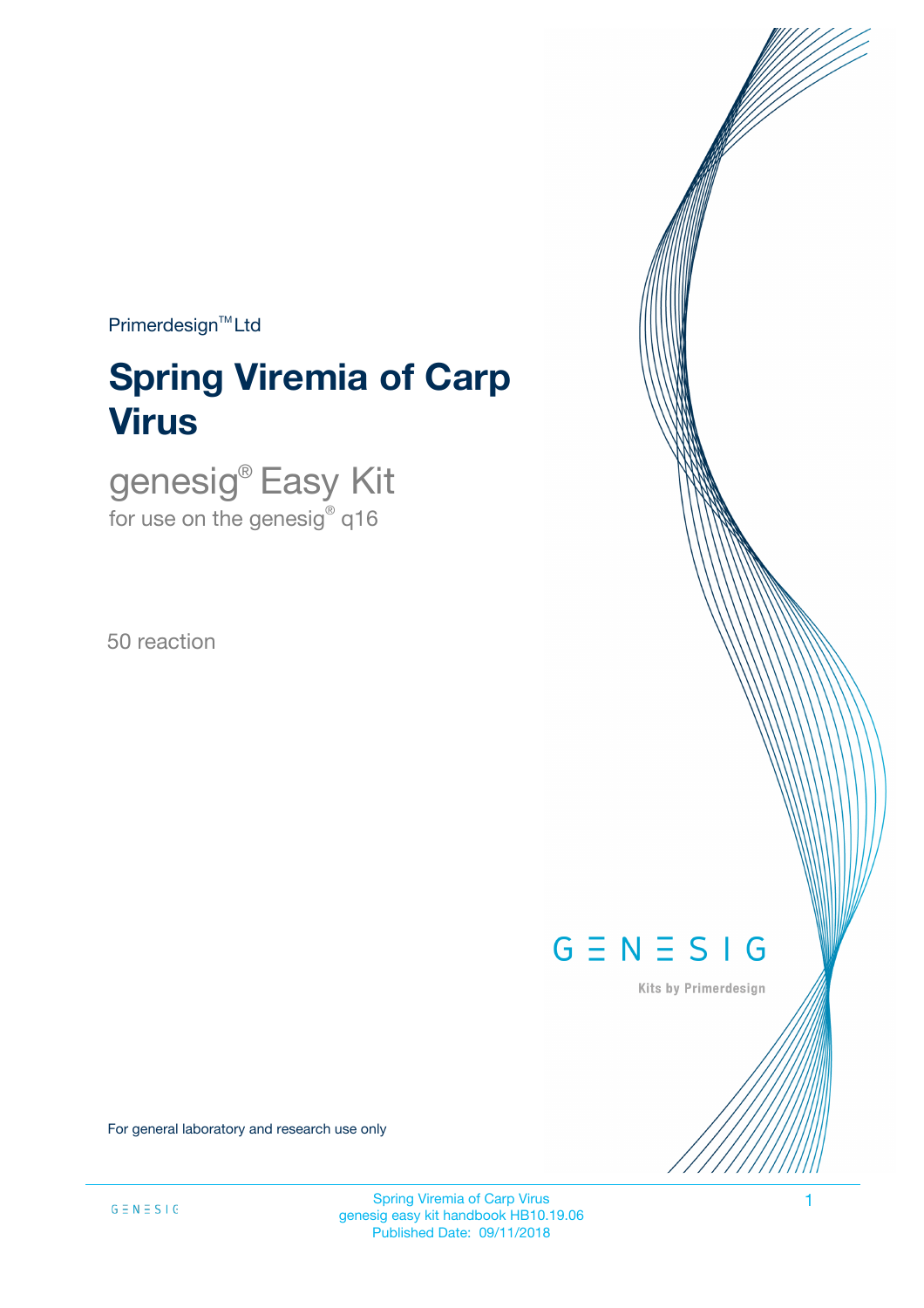## genesig® Easy: at a glance guide

#### **For each RNA test**

| Component                | <b>Volume</b>  | Lab-in-a-box pipette |  |
|--------------------------|----------------|----------------------|--|
| SVCV primer/probe mix    | 5 <sub>µ</sub> |                      |  |
| Your RNA sample          | 5 <sub>µ</sub> |                      |  |
| oasig OneStep Master Mix | 10 µl          |                      |  |

#### **For each positive control**

| Component                 | Volume         | Lab-in-a-box pipette |  |
|---------------------------|----------------|----------------------|--|
| SVCV primer/probe mix     | 5 <sub>µ</sub> |                      |  |
| Positive control template | 5 <sub>µ</sub> |                      |  |
| oasig OneStep Master Mix  | 10 µl          |                      |  |

#### **For each negative control**

| Component                | <b>Volume</b>  | Lab-in-a-box pipette |   |
|--------------------------|----------------|----------------------|---|
| SVCV primer/probe mix    | 5 <sub>µ</sub> |                      |   |
| Water                    | 5 <sub>µ</sub> |                      | ٣ |
| oasig OneStep Master Mix | $10 \mu$       |                      |   |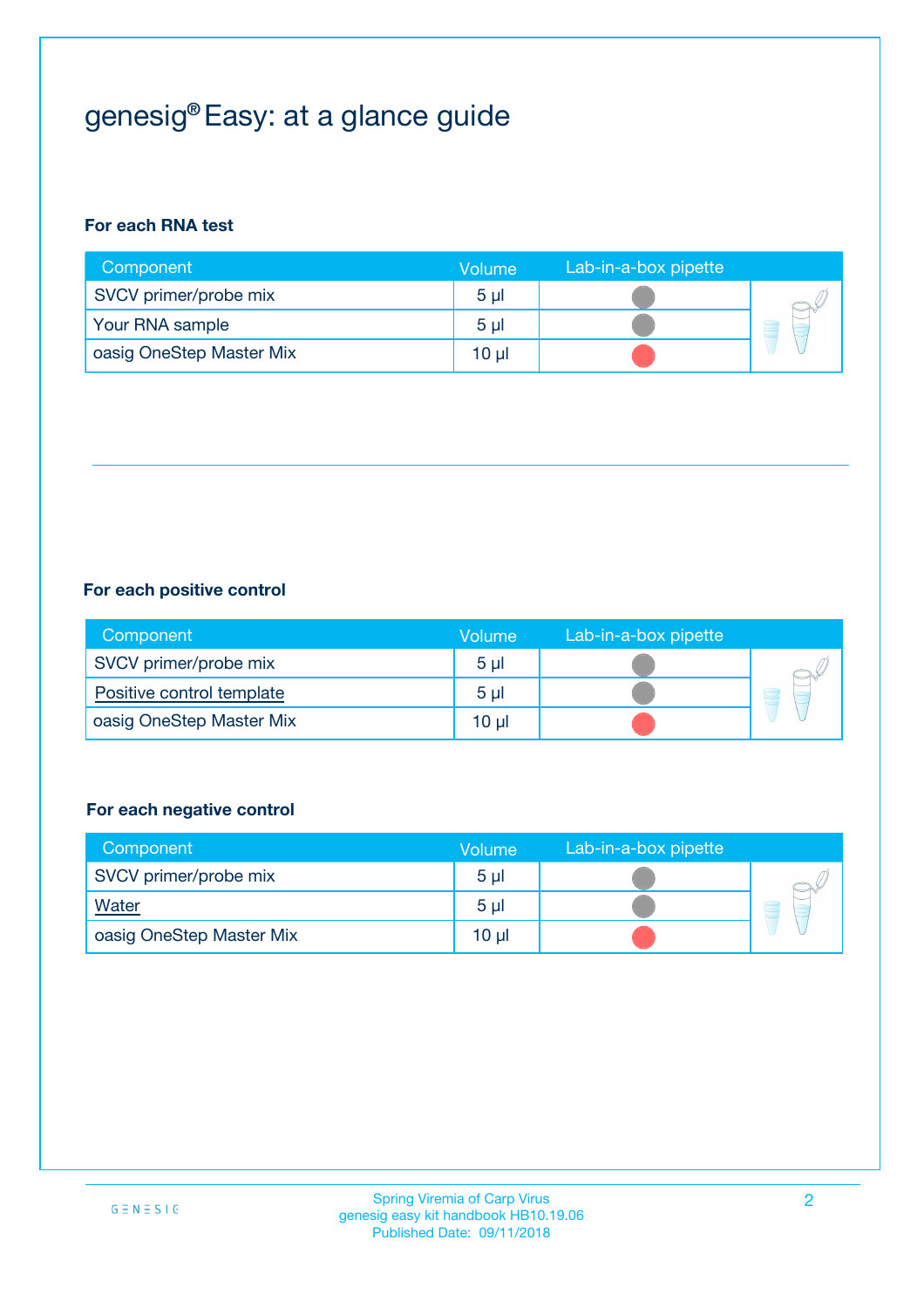### Kit Contents



## Reagents and equipment to be supplied by the user

#### **genesig® q16 instrument**

#### **genesig® Easy Extraction Kit**

This kit is designed to work well with all processes that yield high quality RNA and DNA but the genesig Easy extraction method is recommended for ease of use.

#### **genesig® Lab-In-A-Box**

The genesig Lab-In-A-Box contains all of the pipettes, tips and racks that you will need to use a genesig Easy kit. Alternatively if you already have these components and equipment these can be used instead.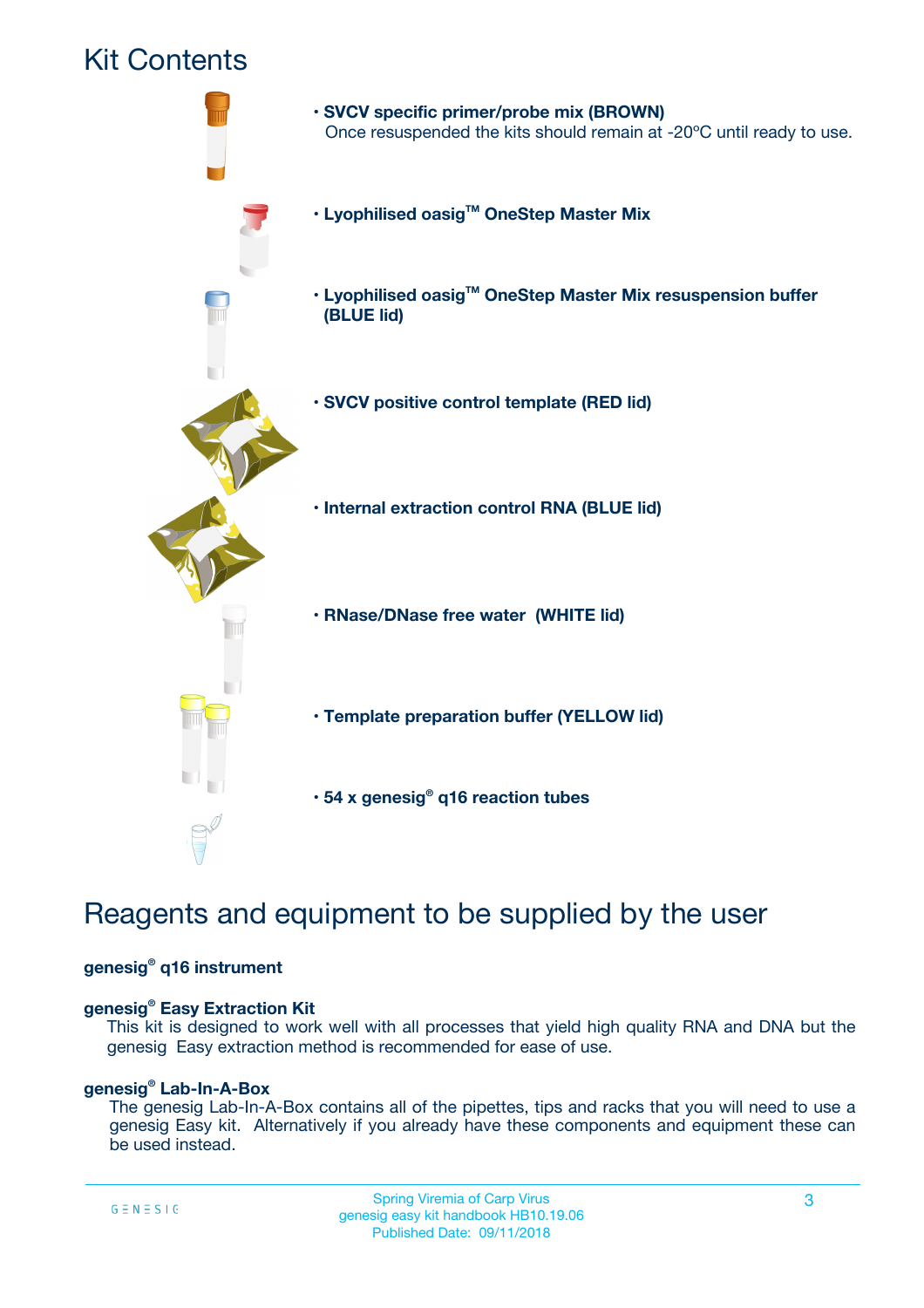## Step-by-step guide

### 1. Resuspend the test components



Use the blue pipette to transfer 500µ**l\*** of the oasig OneStep Master Mix resuspension buffer into the tube of lyophilised oasig OneStep Master Mix and mix well by gently swirling.

**\***Transfering 525µl of the oasig OneStep Master Mix resuspension buffer to your oasig OneStep Master Mix (instead of the 500µl recommended above) will enable you to take full advantage of the 50 reactions by accounting for volume losses during pipetting. In order to do so with the genesig Easy fixed volume pipettes use 1x blue, 2x red and 1x grey pipettes to make the total volume. Please be assured that this will not adversely affect the efficiency of the test.



Then use the blue pipette to transfer 500µl of water into the brown tube labelled SVCV primers/probe. Cap and shake tube to mix. A thorough shake is essential to ensure that all components are resuspended. **Failure to mix well can produce poor kit performance.**

These components are now ready to use.

Store them in the freezer from hereon.

#### Top tip

- Ensure that the primer/probe mix is mixed thoroughly before each use by shaking.
- Once resuspended do not expose genesig Easy kit to temperatures above -20°C for longer than 30 minutes at a time.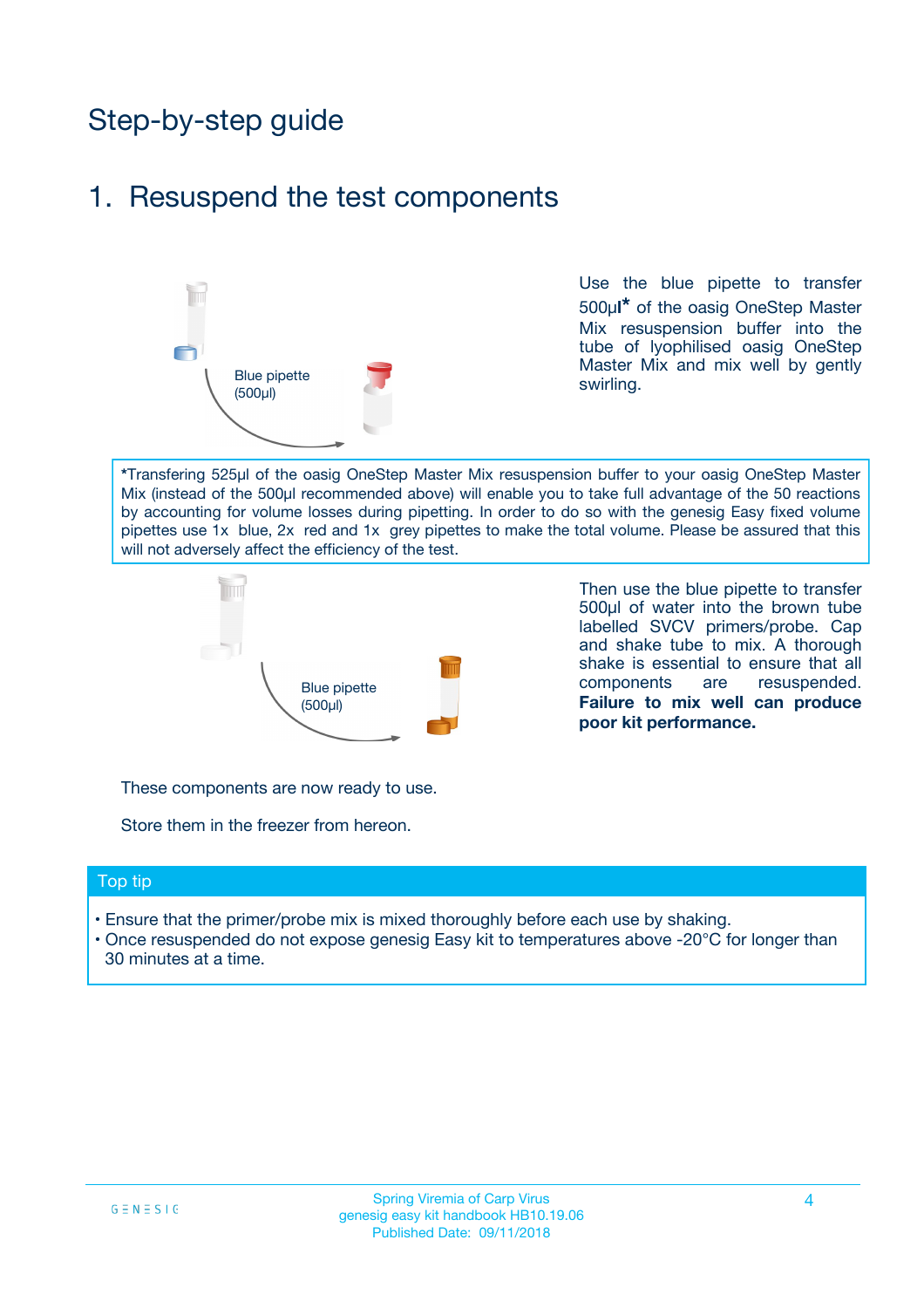## 2. Internal extraction control



Use the blue pipette to transfer 1000µl (2 x 500µl) of template preparation buffer into the Internal Extraction Control RNA tube. Cap and shake tube to mix.

Your kit contains Internal Extraction Control RNA. This is added to your biological sample at the beginning of the RNA extraction process. It is extracted along with the RNA from your target of interest. The q16 will detect the presence of this Internal Extraction Control RNA at the same time as your target. This is the ideal way to show that your RNA extraction process has been successful.

#### **If you are using an alternative extraction kit:**

Use the red pipette to transfer 10µl of Internal Extraction Control RNA to your sample **after** the lysis buffer has been added then follow the rest of the extraction protocol.

#### **If using samples that have already been extracted:**

Use the grey pipette to transfer 5µl of Internal Extraction Control RNA to your extracted sample.

### 3. Add primer/probe mix to all reaction tubes





For every reaction to be run, use the grey pipette to add 5µl of your SVCV primers/probe mix to every tube.

#### Top tip

- Always pipette the primer/probe mix directly into the bottom of the tube.
- You can label the tube lids to aid your reaction setup but avoid labelling tube sides.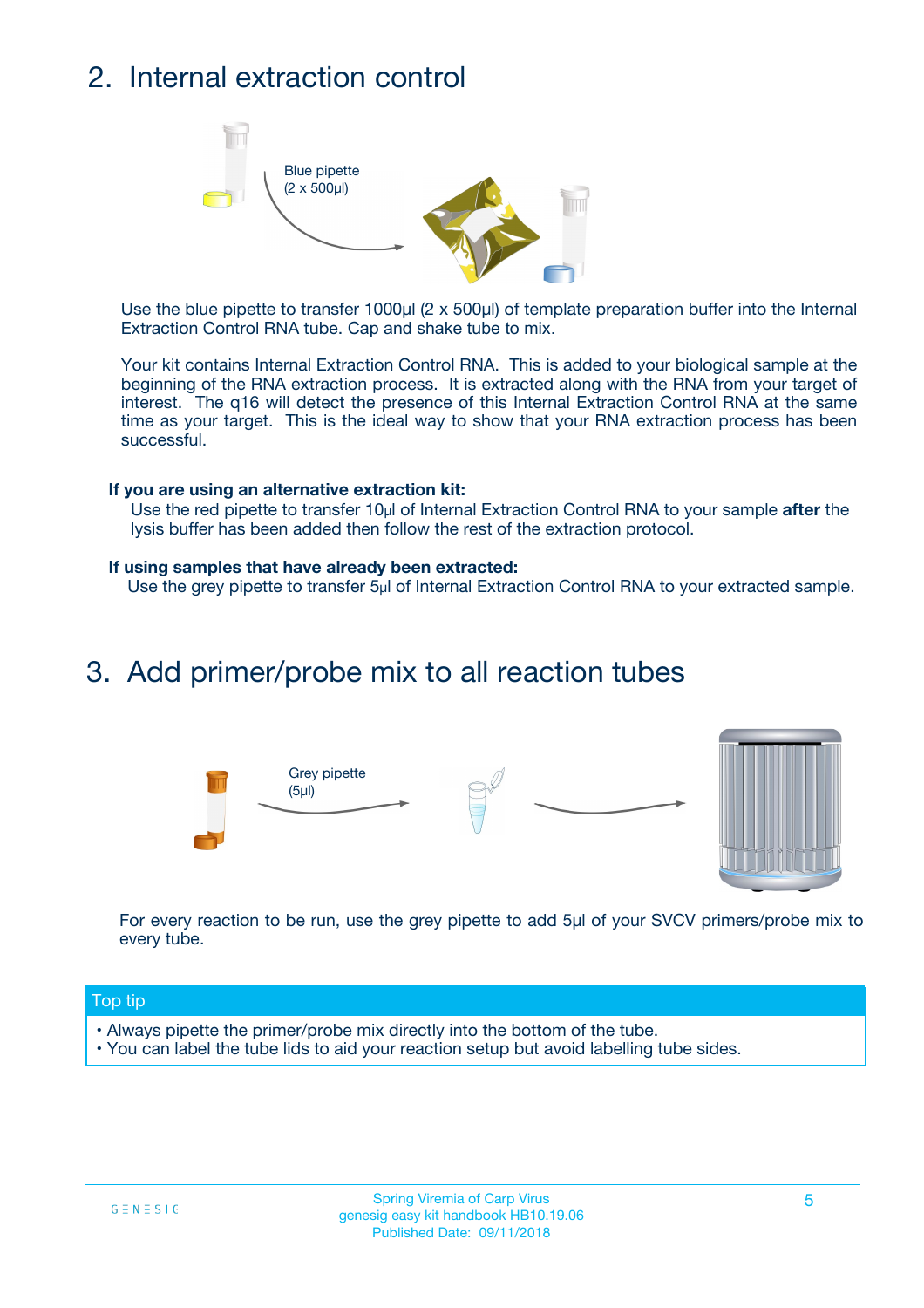## 4. Add Master Mix to all reaction tubes



For every reaction to be run, use the red pipette to add 10µl of the oasig OneStep Master Mix to the tubes containing primer/probe mix.

Move swiftly to begin your q16 run, as any delay after the oasig OneStep Master Mix has been added can effect the sensitivity of your test.

#### Top tip

**•** Always add the oasig OneStep Master Mix to the side of the tube to reduce the introduction of bubbles.

### 5. Negative control



For each test you will require a negative control. Instead of RNA water is used. This sample should typically prove negative thus proving that all of your positive samples really are positive.

To create a negative control reaction simply use the grey pipette to add 5µl of the water to the required reaction tubes. Close these tubes after adding the water.

Because some genesig kit targets are common in the environment you may occasionally see a "late" signal in the negative control. The q16 software will take this into account accordingly.

#### Top tip

**•** Always add the water to the side of the tube to reduce the introduction of bubbles.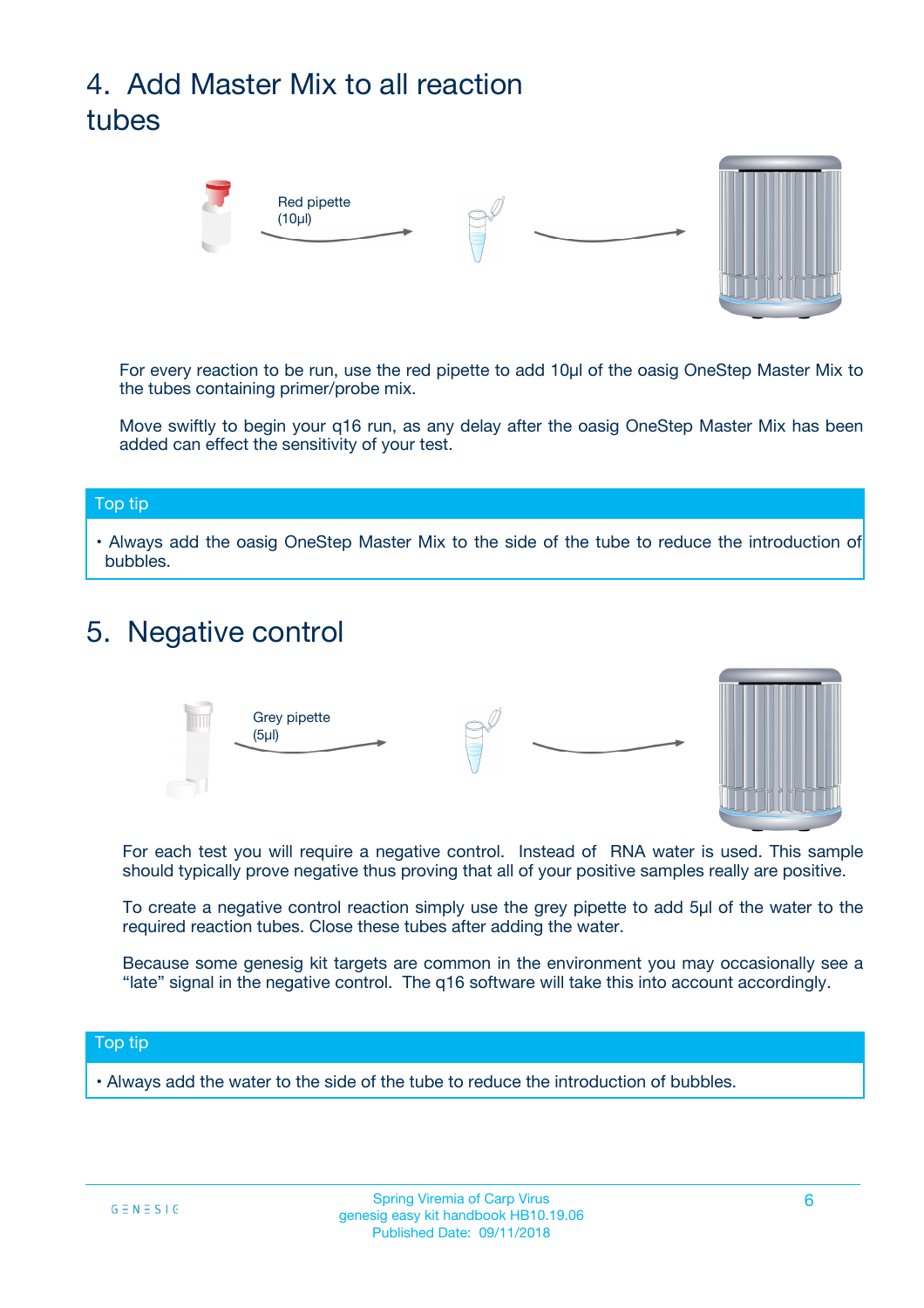## 6. Set up a test





For each sample you wish to analyse, use the grey pipette to add 5µl of your RNA sample to the required reaction tubes. Close these tubes after adding the sample. Always change pipette tips between samples.

#### Top tip

**•** Always add the RNA sample to the side of the tube to reduce the introduction of bubbles.

## 7. Positive control



Use the blue pipette to transfer 500µl of template preparation buffer into the positive control template tube. Cap and shake tube to mix.

Each time you run a test you will require a positive control. This is a small portion of RNA from your target of interest. It serves two purposes:

1. It will always test positive so it shows that everything is working as it should be.

2. The q16 software knows how much RNA is present in the positive control. So it can automatically compare your sample of interest with the positive control to calculate the amount of target RNA in your sample.

To create a positive control reaction simply use 5µl of the positive control instead of your RNA sample.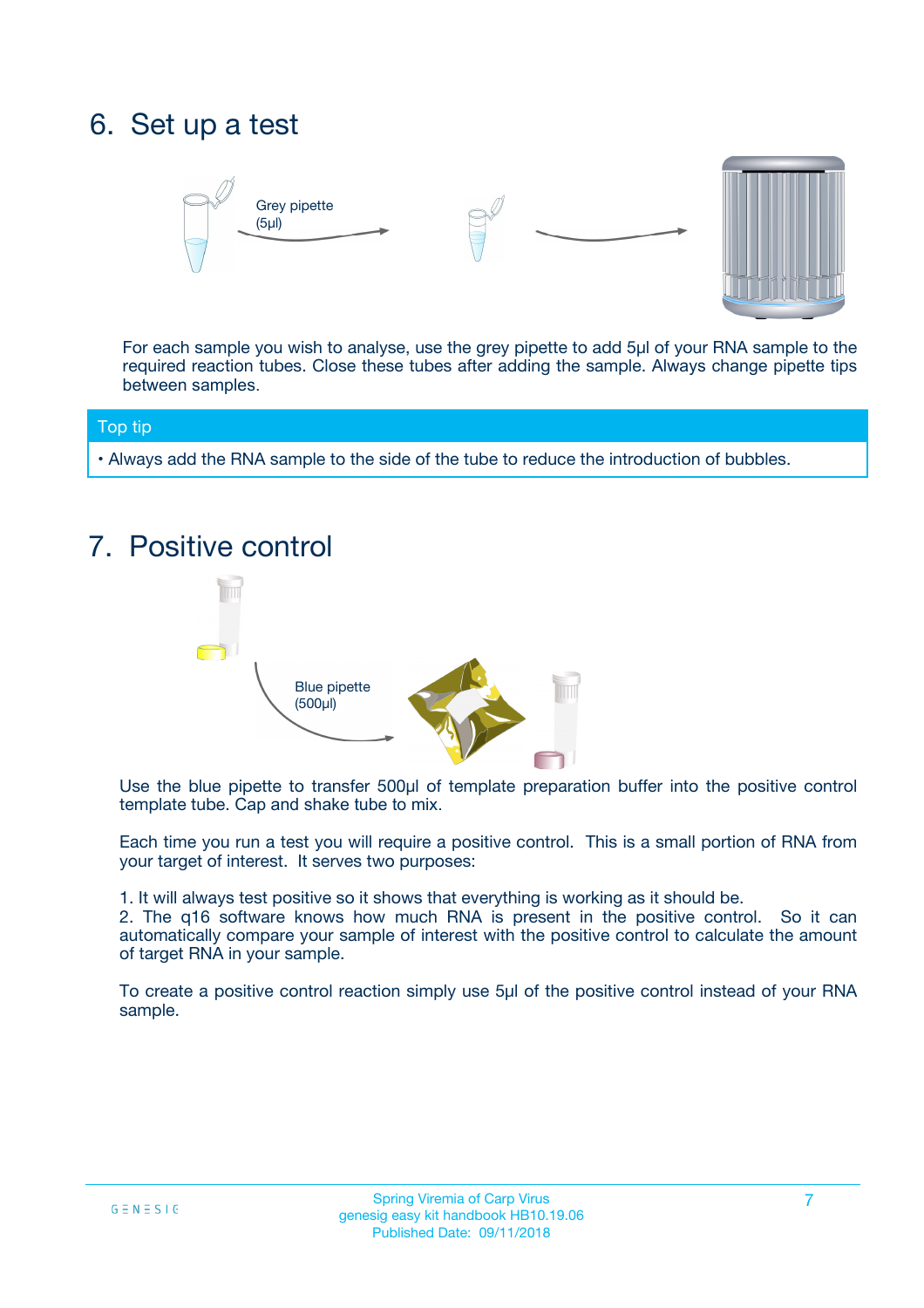



Take great care when setting up your positive control. The positive control template has the potential to give you a false positive signal in your other samples. Set positive controls up last after all other sample tubes are closed. Always change pipette tips between samples. You may even choose to set up positive controls in a separate room.

#### Top tip

**•** Always add the positive control template to the side of the tube to reduce the introduction of bubbles.

## 8. Running the test

Place the tubes into the correct positions in your q16 as defined by the software, this may include positioning of empty tubes to ensure that the q16 lid is balanced. The run can then be started.

|                                                | Unsaved (New Experiment 2<br><b>Open Experiments:</b><br>$\overline{\phantom{a}}$ | <b>E</b> Open<br>Save<br>$\Box$ New | Save As          | <b>C</b> Close<br>Configuration | $G \equiv N \equiv S \mid G$ |
|------------------------------------------------|-----------------------------------------------------------------------------------|-------------------------------------|------------------|---------------------------------|------------------------------|
| <b>Stages:</b>                                 | Setup<br><b>Results</b>                                                           |                                     |                  |                                 |                              |
| <b>Notes</b>                                   |                                                                                   | <b>Samples</b>                      |                  | <b>Tests</b>                    |                              |
|                                                | <b>Name and Details</b>                                                           | Color<br>Name                       | Note             | Color<br>Name                   | Note                         |
|                                                | New Experiment 2017-10-26 11:06                                                   | Sample 1                            | 4                | Test 1                          | 4                            |
|                                                | Kit type: genesig® Easy Target Detection kit                                      | Sample 2                            |                  |                                 |                              |
|                                                | Instrument Id.:                                                                   | Sample 3                            | $\equiv$         |                                 | $\equiv$                     |
|                                                | <b>Run Completion Time:</b>                                                       | Sample 4                            |                  |                                 |                              |
| <b>Notes</b>                                   | $\blacktriangle$                                                                  | Sample 5                            | ♦                |                                 | 傦                            |
|                                                |                                                                                   |                                     |                  |                                 |                              |
|                                                | $\overline{\mathbf{v}}$                                                           |                                     | ÷                |                                 |                              |
| <b>Well Contents</b>                           |                                                                                   |                                     |                  | Run                             | ⊕                            |
|                                                | Test                                                                              | Sample                              |                  | <b>Run Status</b>               |                              |
|                                                | Test 1                                                                            | Negative Control                    | $\blacktriangle$ |                                 |                              |
| Pos.<br>$\blacktriangleleft$<br>$\overline{2}$ | Test 1                                                                            | Positive Control                    |                  |                                 |                              |
| 3                                              | Test 1                                                                            | Sample 1                            |                  |                                 |                              |
|                                                | Test 1                                                                            | Sample 2                            |                  | Show full log                   |                              |
| $\overline{4}$<br>5                            | Test 1                                                                            | Sample 3                            |                  | <b>Run Control</b>              |                              |
|                                                | Test 1                                                                            | Sample 4                            |                  |                                 |                              |
| 6<br>$\overline{7}$                            | Test 1                                                                            | Sample 5                            |                  |                                 |                              |

#### Top tip

- Before loading tubes into the q16, check for bubbles! Flick the bottom of the tubes to remove any bubbles that may have formed during the test setup.
- Apply centrifugal force with a sharp wrist action to ensure all solution is at the bottom of the reaction tube.
- When repeating a test you can use a previous file as a template by clicking 'open' then selecting File name > Files of Type > Experiment file as template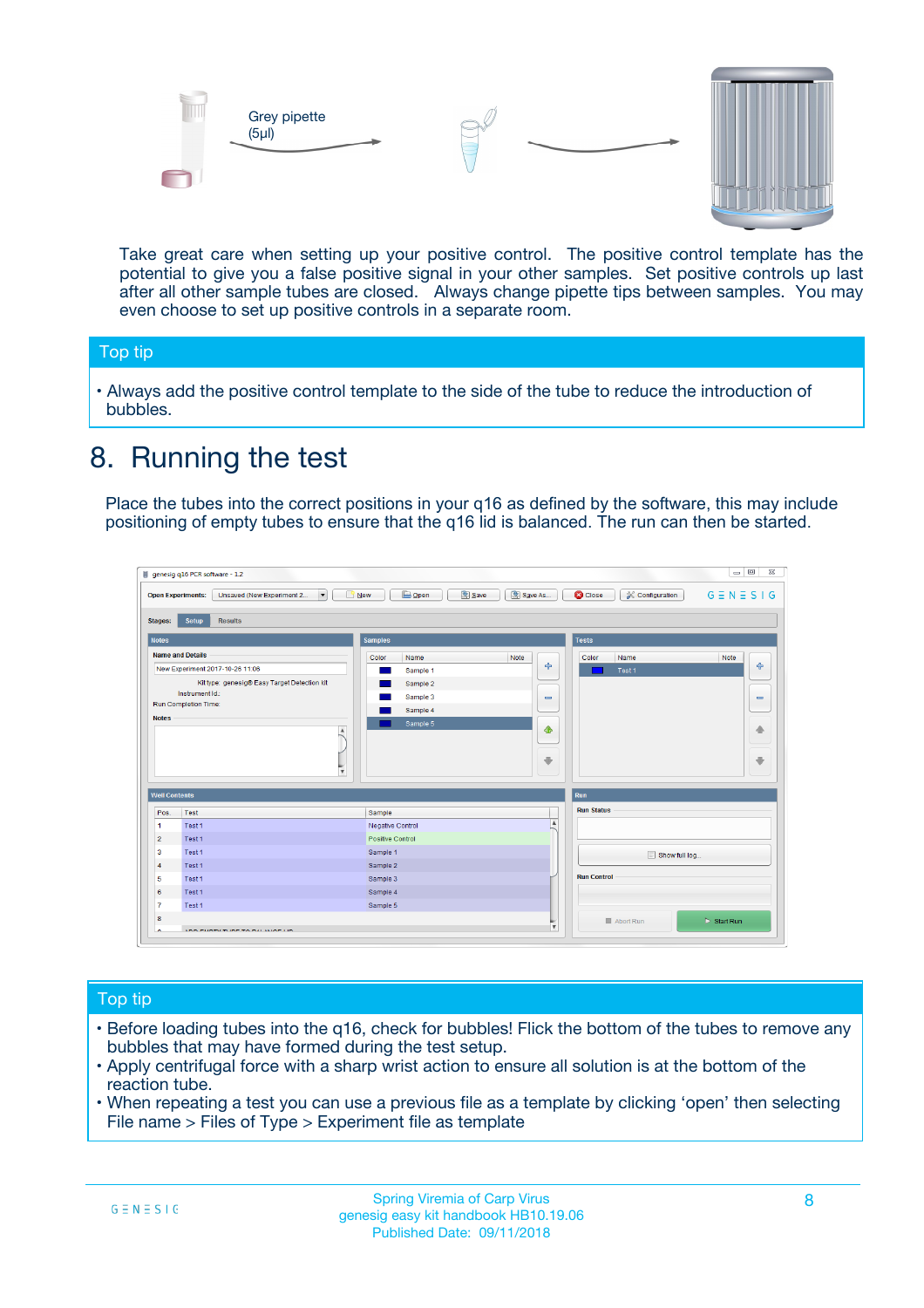### What do my results mean?

Analysis of your data is carried out automatically by the genesig q16. The following information is designed to help you fully understand a result or to troubleshoot:

### "Positive"

#### **Explanation**

Your sample has produced a positive result. Your target of interest is present and you can use the reported quantity.

### "Negative"

#### **Explanation**

Your sample has produced a negative result. The target is not present in your sample.

### "Test contaminated"

#### **Explanation**

The Negative Control should be completely free of any DNA/RNA. If you see this error message it means that at some point during the setup, the Negative Control has been contaminated with DNA/RNA and has given a positive signal. This contamination has invalidated the test. The Positive Control and your test samples are both possible sources of contaminating DNA/RNA. The genesig q16 reaction tubes from previous runs will also contain very high amounts of DNA so it is important that these are carefully disposed of after the run is completed and NEVER OPENED. It may be the case that your kits have become contaminated which will lead to the same problem occurring repeatedly.

#### **Solutions**

1. Clean your working area using a commercial DNA remover solution to ensure the area is DNA free at the start of your run and re-run the test.

2. If the problem persists then the kit has become contaminated and it will have to be discarded and replaced with a new kit. When you open the new kit, run a simple test to show that changing the kit has solved the problem. Prepare a test which includes only the Positive Control, the Negative Control and one 'mock sample'. For the 'mock sample' add water instead of any sample RNA. The result for the Negative Control and the mock sample should be negative indicating that contamination is no longer present.

#### **Preventive action**

An ideal lab set-up has a 'Clean area' where the test reagents are prepared and a 'sample area' where DNA/RNA samples and the Positive Control template are handled. The best workflow involves setting up all the test components (excluding the positive control template) in the clean area and then moving the tests to the sample area for sample and Positive Control addition. If this method is followed then the kit components are always kept away from possible sources of contamination. For extra security the Negative Control can be completely prepared and sealed in the clean area. All work areas should be decontaminated regularly with DNA remover.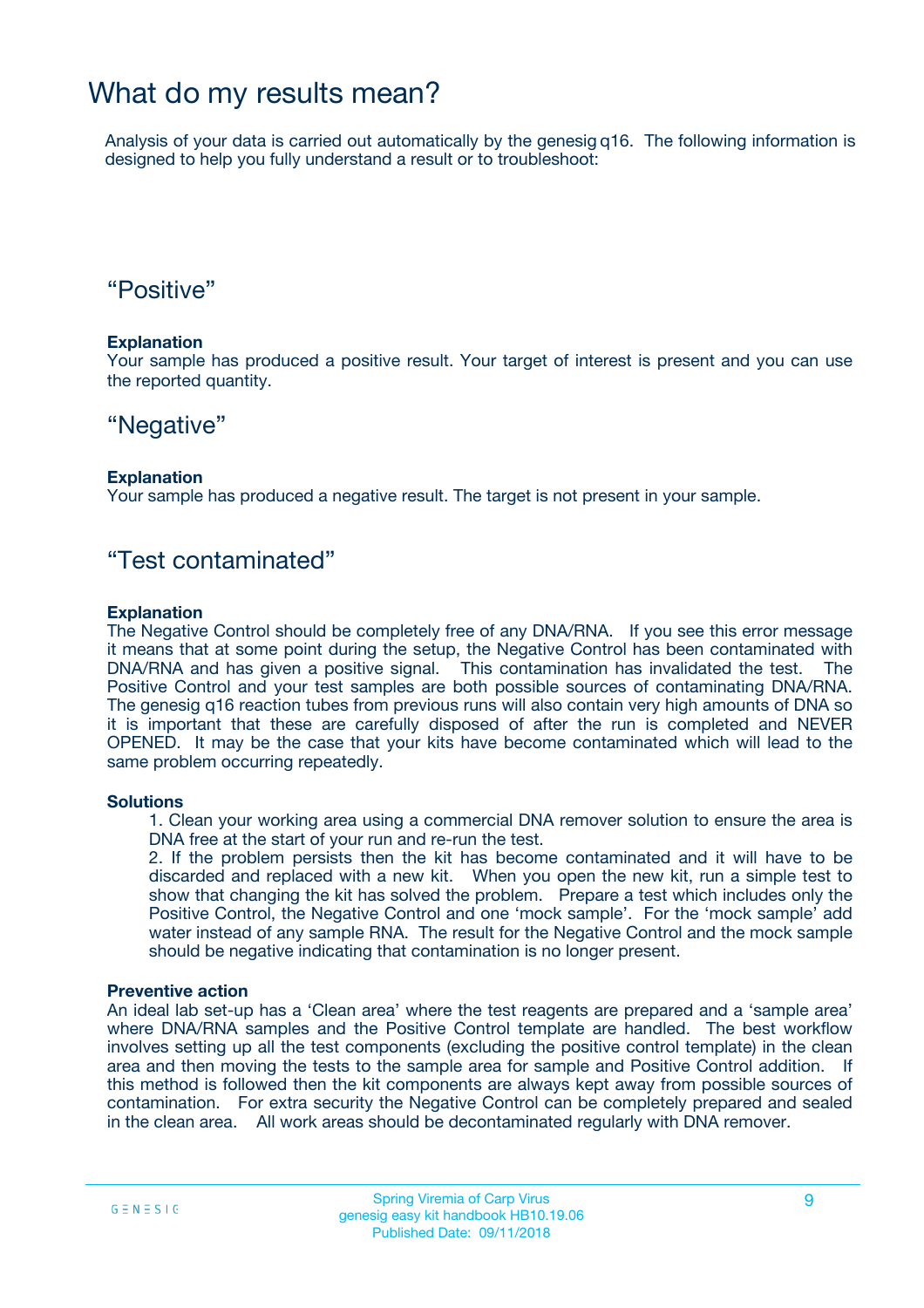### "Sample preparation failed"

#### **Explanation**

The test has failed because the quality of the sample was not high enough. The Internal Extraction Control component identifies whether the sample has been prepared correctly and is of suitable quality. This error message means that this quality control test has failed and the sample quality is not high enough for analysis.

#### **Solutions**

1. Check the sample preparation protocol for any user errors then repeat.

2. Poor quality samples can result from overloading the sample preparation protocol with too much starting material. Try reducing the amount of starting material then repeat.

3. Failing to add the Internal Extraction Control RNA to your sample during the sample preparation protocol can also lead to a reported result of "sample preparation failed". Ensure that this step has not been overlooked or forgotten. If your samples are derived from an archive store or from a process separate from your genesig Easy extraction kit; you must add 5µl of Internal Extraction Control RNA into each 0.5ml of your sample to make it suitable for use on the q16.

### "Positive result, poor quality sample"

#### **Explanation**

The test is positive so if you are only interested in obtaining a 'present or absent' answer for your sample then your result is reliable. However, the test contains an Internal Extraction Control component that identifies if the sample is of high quality. This quality control test has failed and the sample is not therefore of high enough quality to accurately calculate the exact copy number of RNA present. If you require quantitative information for your sample then proceed with the solutions below.

#### **Solutions**

1. For appropriate solutions, read the "Sample preparation failed" section of this handbook.

### "Test failed"

#### **Explanation**

The test has failed because the Positive Control has not worked. The Positive Control is present to show that all aspects of the test are working correctly together. When this control test fails, the test as a whole is invalidated. This finding indicates that a problem has occurred in the reaction set-up part of the experiment and has nothing to do with sample preparation.

#### **Solutions**

- 1. Check the entire workflow and test set-up to look for any user errors, then repeat the test e.g. have the right colour pipettes and solutions been used with the correct tubes?
- 2. Ensure the positive and negative controls are inserted into the correct wells of your q16.

3. A component of the test may have 'gone off' due to handing errors, incorrect storage or exceeding the shelf life. When you open a new kit, run a simple test to show that changing the kit has solved the problem. Prepare a test which includes only the Positive Control, the Negative Control and one 'mock sample'. For the 'mock sample' add internal control template instead of any sample RNA. If the Positive Control works, the mock sample will now be called as a negative result.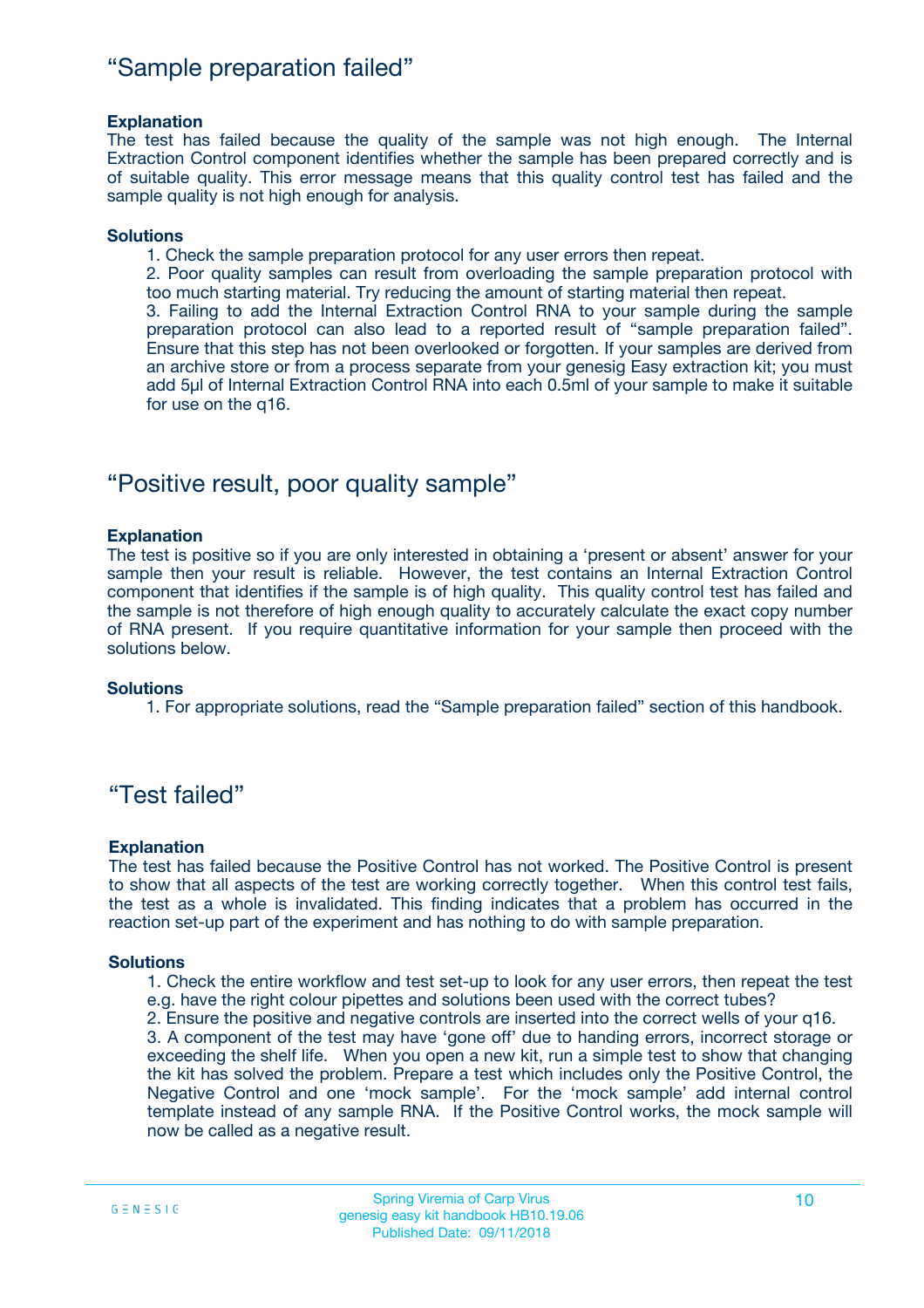### "Test failed and is contaminated"

#### **Explanation**

The Positive Control is indicating test failure, and the Negative Control is indicating test contamination. Please read the "Test Failed" and "Test contamination" sections of this technical support handbook for a further explanation.

#### **Solution**

1. For appropriate solutions, read both the "Test failed" and "Test contaminated" sections of this handbook.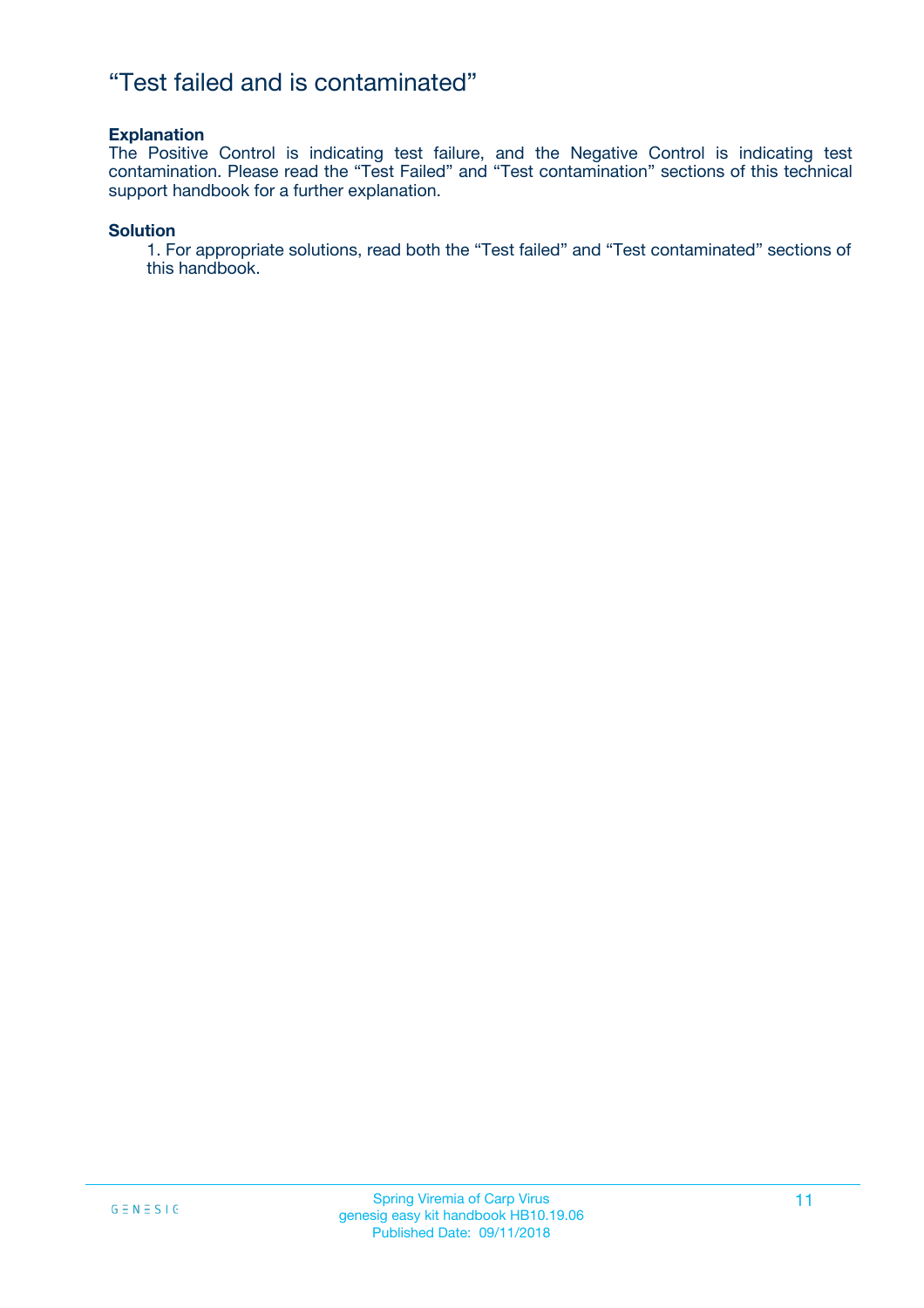## Spring Viremia of Carp Virus

Spring Viremia of Carp is caused by Rhabdovirus carpio, a bullet-shaped RNA virus. The disease has been reported in common carp (or koi) (Cyprinus carpio), grass carp (Ctenopharyngodon idella), bighead carp (Aristichthys nobilis), silver carp (Hypophthalmichthys molitrix), and Crucian carp (Carassius carassius), a close relative of the goldfish. Recent evidence suggests that common goldfish (C. auratus) are also susceptible.

The disease was initially diagnosed in Yugoslavia (Fijan et al. 1971). Since then, it has been identified in other European countries, Russia, and the Middle East. Mortality has reached 70% in yearling carp from European populations. Adult fish can also be affected but to a lesser degree.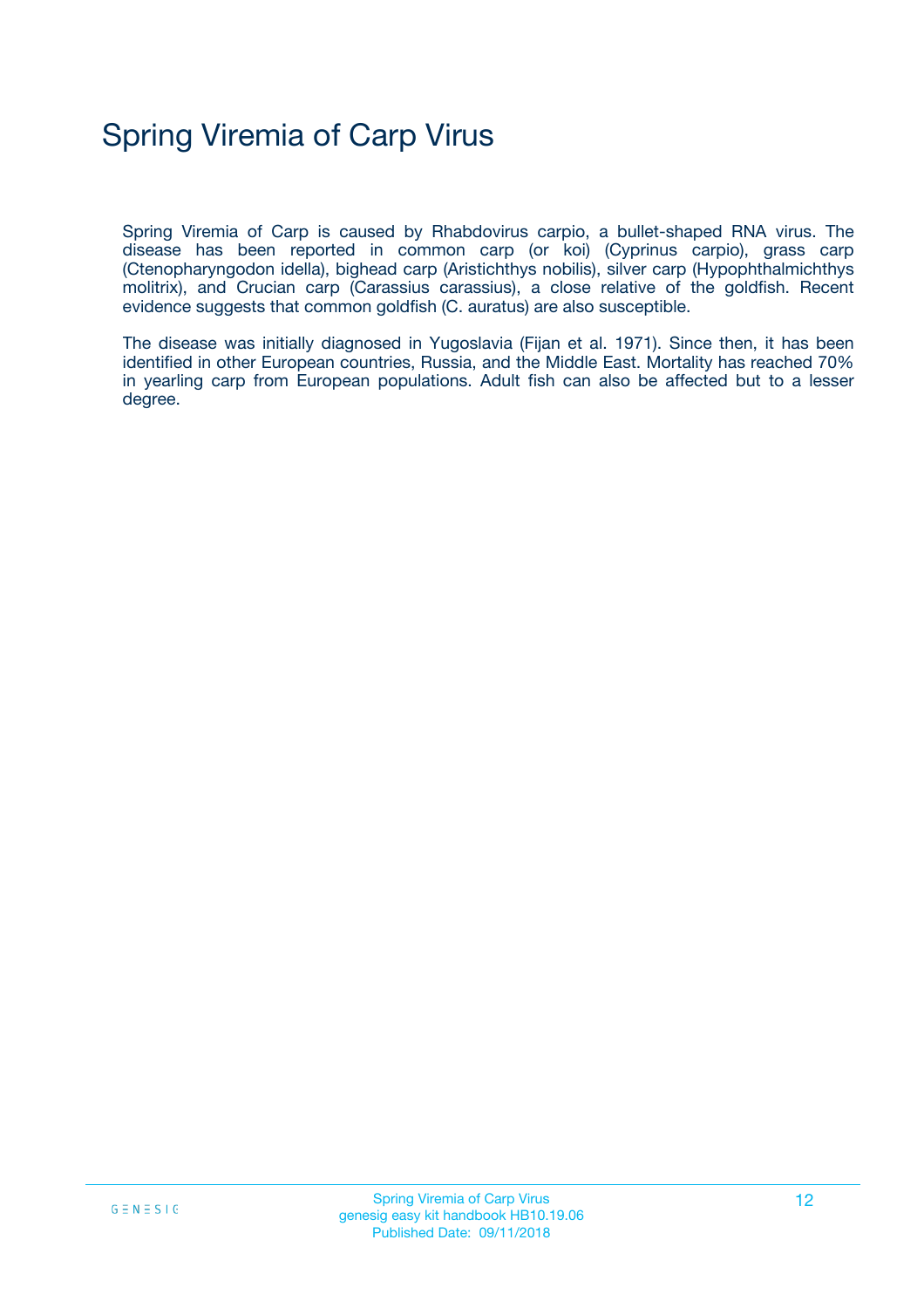## **Specificity**

The Primerdesign genesig Kit for Spring Viremia of Carp Virus (SVCV) genomes is designed for the in vitro quantification of SVCV genomes. The kit is designed to have a broad detection profile. Specifically, the primers represent 100% homology with over 95% of the NCBI database reference sequences available at the time of design.

The dynamics of genetic variation means that new sequence information may become available after the initial design. Primerdesign periodically reviews the detection profiles of our kits and when required releases new versions.

The primers have 100% homology with over 95% of reference sequences in the NCBI database. However, due to the inherent instability of RNA viral genomes, it is not possible guarantee quantification of all clinical isolates.

Accession numbers for detected SVCV isolates

AJ318079, AY196201, AY196205, AY527273, AY540072, AY540074, AY540076, AY540077, AY540081, AY540082, AY540083, AY540084, AY540085, AY842484, AY842485, AY842486, AY842487, AY842488, AY842489, DQ097384, DQ227500, DQ227501, DQ227502, DQ227503, DQ227504, DQ491000, EU050673, EF593133, EF593134, EF593135, EF593136, EF593137,

If you require further information, or have a specific question about the detection profile of this kit then please send an e.mail to enquiry@primerdesign.co.uk and our bioinformatics team will answer your question.